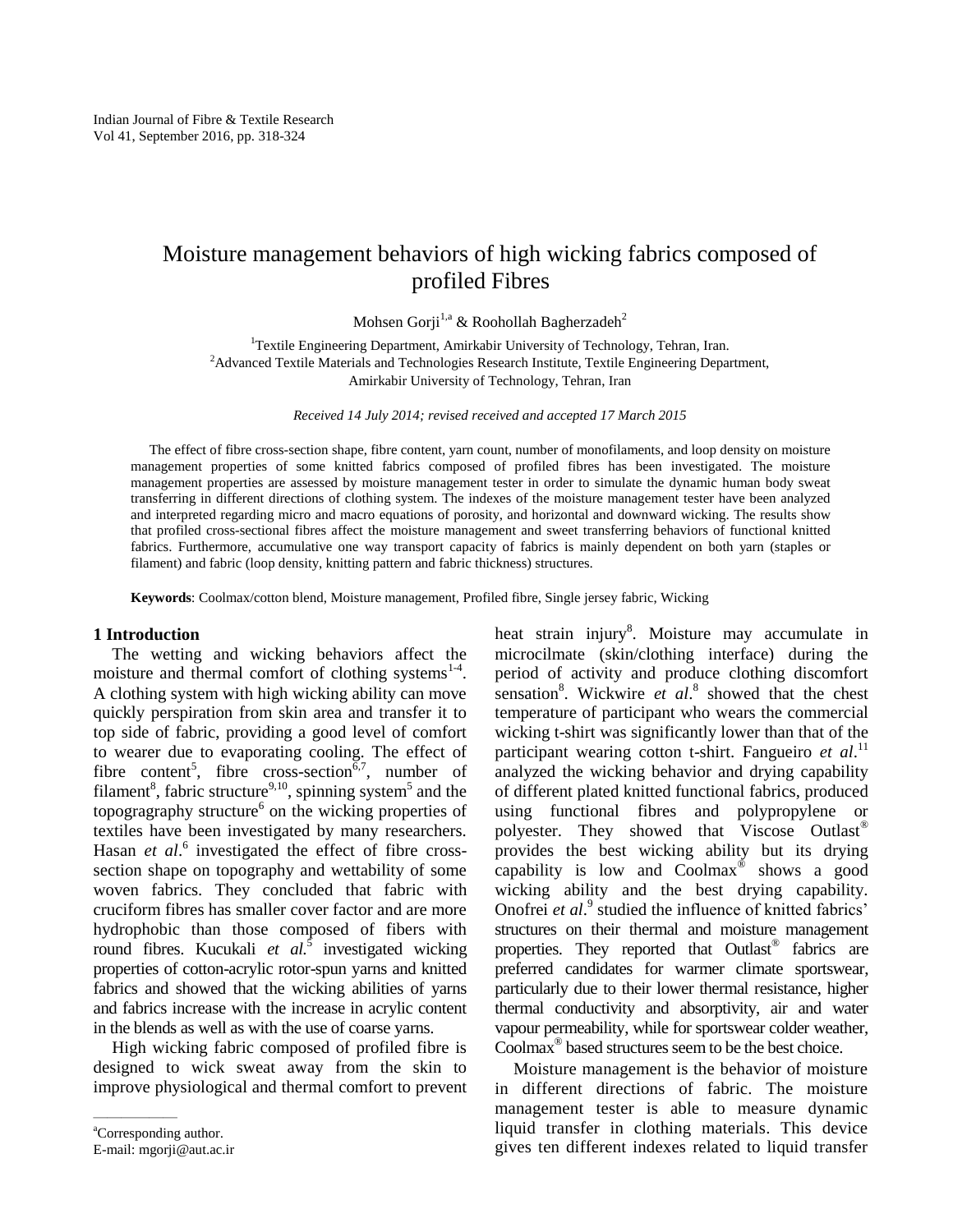in different directions of fabric including top and bottom wetting time in second, top and bottom absorption rate in %/s, top and bottom wetted radius in mm, top and bottom spreading speed in mm/s, cumulative one way transport capacity and overall moisture management capacity<sup>12,13</sup>.

In this study, to investigate the fibre, yarn and fabric structural parameters involved in production of high-wicking fabrics, moisture management properties (MMP), including wetting time, absorption rate, wetted radius, spreading speed, cumulative one way transport capacity and overall moisture management capacity for different weft knitted fabrics (single and double jersey) have been measured and interpreted. Samples with 3 different types of fibre complex, two numbers of filaments per yarn, and two fabric loop densities have been produced and their MMP results are compared. Furthermore, staple (coolmax and cotton) and filament yarn types are compared for studying the effect of fibre content percentage and yarn structure.

# **2 Materials and Methods**

## **2.1 Materials**

The yarn samples used in this study were Coolmax/cotton, 100% Coolmax staple fibre (linear density 30 NE), Coolplus multi microfilament (75 den/ 72 filaments, and 75 denier/48 filaments) with plus crosssection, and Coolplus multi microfilament (75 den/ 72 filaments, 75 den/48 filaments and 150 denier/ 72 filaments) with five-leaf cross-section (Fig. 1).



Fig. 1—Fibre cross-sections (a) 4 channels coolmax cross-section (100% Coolmax staple yarn), (b) 4 channels coolmax crosssection (50/50% Coolmax/cotton staple yarn), (c) 5-leafs crosssection of the monofilaments in Coolplus yarns and (d) plus crosssection of the monofilamentsin Coolplus yarn

Single jersey fabric samples were produced with two different loop densities. All fabric samples were produced on a circular weft knitting machine with the gauge 22 inch and relaxed in the standard condition.

## **2.2 Test Methods**

### *2.2.1 Moisture Management Measurements*

Moisture management tester consists of two series of sensors that are located on both top and bottom sides of fabric samples. After introducing 0.2 g synthetic sweating on top surface of the fabric, the change in electrical resistance of fabrics is recorded dynamically. With regards to the indexes, this device can categorize fabrics in view of moisture management properties in different categories $^{12}$ . Ocumulative one way transport capacity (OWTC) is the difference between the water content on the two surfaces of fabric, as shown by the following equation:

$$
OWTC = \frac{\int u_b - \int u_t}{T}
$$
 ... (1)

where  $T$  is the testing time;  $U<sub>b</sub>$ , the water content of the bottom surface of fabric; and  $U_t$ , the water content of top surface of fabric. Overall moisture management capacity (OMMC) is an index to indicate the overall ability of the fabric to manage the transport of moisture<sup>13</sup>, as shown below:

$$
OMMC = C1MARb + C2OWTC + C3SSb \qquad \dots (2)
$$

This index includes moisture absorption rate of bottom surface (MARb), OMMC, and spread speed of bottom side  $(SS_b)$ , indicating the overall ability of fabric moisture management. Here,  $C_1$  and  $C_3$  are 0.25 and  $C_2$  is 0.5, respectively. From Eq. (2) it is obvious that OMMC is more affected by OWTC.

The sample was cleaned by the washing machine for removing oil and dust, then put in an ultrasonic cleaner for 5min and finally conditioned for 24 h. After ironing for removing wrinkles and extra water, 5 specimens were considered for test. The average value for each sample was recoded (Table 1). The statistical analysis of data obtained was performed on SPSS-16 software package.

## **3 Results and Discussion**

#### **3.1 Governing Equations**

It has been proposed by many researchers that the speed of flow under capillary pressure in horizontal capillaries can be modeled by the Lucas-Washburn equation<sup>14</sup>, as given below:

$$
\frac{dl}{dt} = \frac{\gamma \cos \theta R}{4\eta l} \tag{3}
$$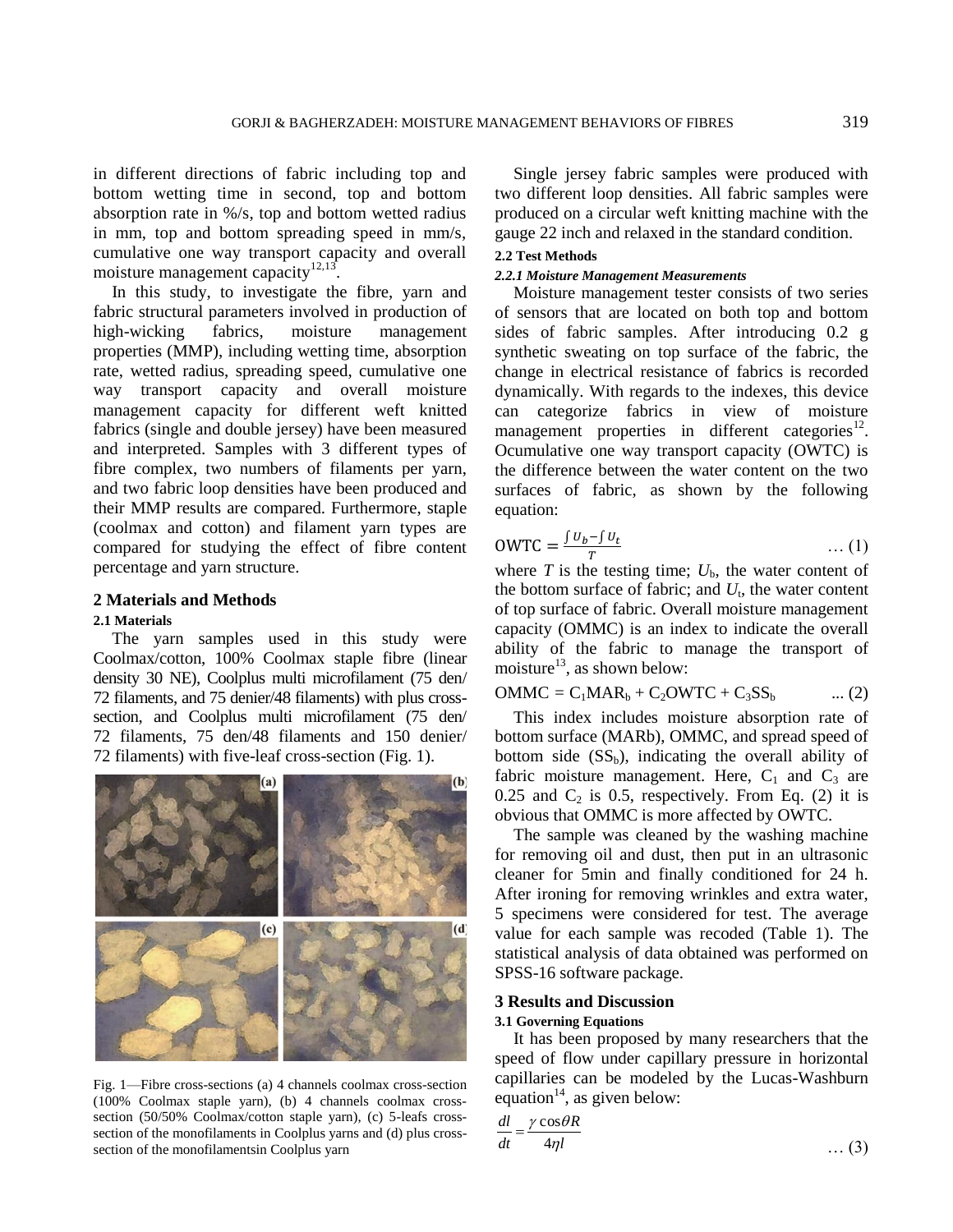| Sample code <sup>a</sup> | $WT^b$ , s |               | AR, $\frac{\%}{s}$ |               | MWR, mm |               | SS, mm/s |               | <b>AOWT</b>                                             | OMMC |  |
|--------------------------|------------|---------------|--------------------|---------------|---------|---------------|----------|---------------|---------------------------------------------------------|------|--|
|                          | Top        | <b>Bottom</b> | Top                | <b>Bottom</b> | Top     | <b>Bottom</b> | Top      | <b>Bottom</b> |                                                         |      |  |
| SS1,30Ne                 | 2.27       | 2.25          | 35.78              | 38.88         | 30.00   | 30.00         | 8.30     | 8.23          | 2.42                                                    | 0.38 |  |
| SS2,30Ne                 | 17.25      | 2.70          | 27.21              | 45.47         | 25.00   | 25.83         | 1.86     | 3.28          | 357.76                                                  | 0.70 |  |
| SS3,75D48F               | 2.02       | 2.06          | 35.48              | 37.64         | 30.00   | 30.00         | 9.21     | 9.11          | 26.41                                                   | 0.41 |  |
| SS3,75D72F               | 2.41       | 2.41          | 33.45              | 35.93         | 25.00   | 25.00         | 6.12     | 6.01          | 10.72                                                   | 0.39 |  |
| SS4.75D48F               | 2.48       | 2.48          | 34.25              | 36.90         | 22.50   | 23.75         | 5.65     | 5.75          | 12.14                                                   | 0.39 |  |
| SS4.75D72F               | 2.88       | 2.86          | 31.50              | 33.83         | 20.00   | 20.00         | 4.20     | 4.19          | 6.24                                                    | 0.38 |  |
| SS4.150D72F              | 2.31       | 2.34          | 34.98              | 37.85         | 28.75   | 27.50         | 7.54     | 7.40          | 23.91                                                   | 0.41 |  |
| SS4,150D144F             | 2.37       | 2.41          | 28.87              | 32.58         | 23.75   | 23.75         | 5.65     | 5.61          | 39.31                                                   | 0.41 |  |
| SL1,30Ne                 | 2.30       | 2.37          | 33.74              | 36.42         | 30.00   | 30.00         | 7.89     | 7.72          | 6.38                                                    | 0.39 |  |
| SL2,30Ne                 | 27.07      | 2.02          | 22.32              | 40.00         | 18.75   | 20.00         | 0.96     | 2.77          | 527.88                                                  | 0.73 |  |
| SL3,75D48F               | 2.46       | 2.48          | 33.66              | 36.32         | 22.50   | 22.50         | 5.54     | 5.53          | 24.05                                                   | 0.40 |  |
| SL3,75D72F               | 2.39       | 2.39          | 33.80              | 36.59         | 22.50   | 22.50         | 6.01     | 5.95          | 19.39                                                   | 0.40 |  |
| SL4,75D48F               | 2.32       | 2.32          | 34.09              | 36.26         | 27.50   | 27.50         | 7.53     | 7.52          | 9.63                                                    | 0.39 |  |
| SL4,75D72F               | 2.47       | 2.47          | 28.87              | 30.75         | 22.00   | 24.00         | 7.03     | 6.42          | 32.80                                                   | 0.40 |  |
| SL4,150D72F              | 2.48       | 2.53          | 34.05              | 35.90         | 24.17   | 23.33         | 6.09     | 5.97          | 25.90                                                   | 0.41 |  |
| SL4,150D144F             | 2.27       | 2.42          | 29.10              | 31.08         | 28.00   | 27.00         | 6.63     | 6.17          | 16.20                                                   | 0.38 |  |
| DS1,30Ne                 | 13.55      | 8.32          | 26.83              | 64.77         | 15.71   | 15.71         | 1.22     | 1.55          | 593.44                                                  | 0.70 |  |
| DS2,30Ne                 | 8.17       | 25.07         | 68.26              | 124.65        | 8.00    | 8.00          | 0.63     | 0.26          | 496.63                                                  | 0.75 |  |
|                          |            |               |                    |               |         |               |          |               | Table 1—Moisture management indexes of produced samples |      |  |

Table 1—Moisture management indexes of produced samples

<sup>a</sup>First letter: S- single jersey and D double jersey.

Second letter: S small loop density and L- Large loop density.

First Number: 1- four channel coolmax, 2- coolmax/cotton, 3- pluss cross section and 4- five leaf cross section. The last part is the yarn count and number of filament.

<sup>b</sup>WT- Wetting time, AR- Absorption rate, SA- Spreading area, SS- Spreading area, OWTC- One way transport capacity, OMMC-Overall moisture management capacity.

where *l* is the liquid front position or wicking length (here it can be considered as max. wetted radius for  $t=120$  as testing time);  $\gamma$  and  $\eta$ , the surface tension and viscosity of the liquid respectively;  $\theta$ , the apparent contact angle of the moving front; *R*, the effective hydraulic radius of the capillaries (voids), this term in fibre networks means an equivalent radius of the capillary porous structure<sup>14</sup>; and *t*, the time. In moisture management tester the max wetted radius can be formulated by the following equation:

$$
l^2 = \frac{R\gamma_L \cos\theta}{2\eta} t \qquad \qquad \dots (4)
$$

The next part is the top to bottom side throughplane moisture transfer. The accumulative one way transport (AOWT) capacity can be explained by the volumetric flow in porous media according to Darcy  $low<sup>14</sup>$ , as defined below:

$$
\frac{dV}{dt} = \frac{Ak\rho g}{L\eta} \left[ \Delta \left( \frac{P}{\rho g} \right) \right] \tag{5}
$$

where d*V*/d*t* is the volumetric flow rate; *L*, the flow length; *A*, the flow area perpendicular to *L*; *P*, the pressure; and *k*, the permeability of the porous medium and in principle is only a function of the pore structure. Benltoufa *et al*. <sup>15</sup> in analyzing the textile fabric structure, observed two porosity scales, namely (i) macro pores having vacuums between yarns in the structure and (ii) micro pores having vacuums between fibres in the yarn. The porosity of the macro channels is determined as:

$$
\varepsilon_{\text{macro}} = 1 - \frac{\pi d^2 \text{ICW}}{2t}
$$
 or

$$
\varepsilon_{\text{macro}} = 1 - \frac{\pi d^2 \text{ICW}}{d} \qquad \qquad \dots (6)
$$

where *t* is the sample thickness in cm  $(t=2d)$ ; *l*, the elementary loop length (cm); *d*, yarn diameter (cm); *C* the number of courses per cm; and *W*, the number of wales per cm. The porosity in the yarn is defined as: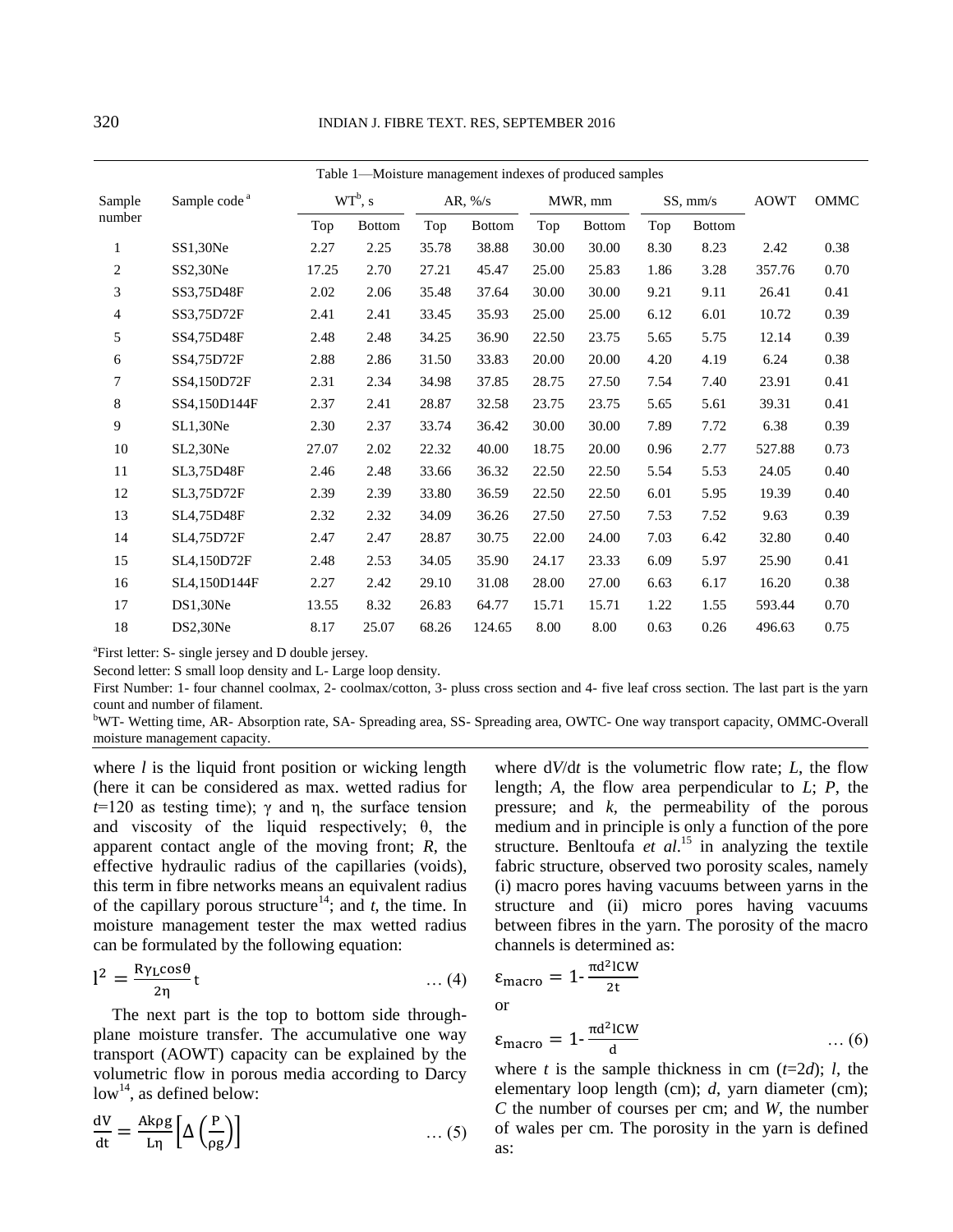$$
\varepsilon_{\text{micro}} = 1 - \frac{4n_{\text{sd}}^2}{t^2}
$$
 or

$$
\varepsilon_{\text{micro}} = 1 - \frac{n_{\text{s}} d_{\text{fiber}}^2}{d} \qquad \qquad \dots (7)
$$

where  $n<sub>s</sub>$  is the number of fibres. In micro scale, estimation of average distance (*d*) between fibres is:

$$
d = \frac{t}{2} \sqrt{\frac{\pi}{2\sqrt{3}n_s}}
$$
 ... (8)

and the mean micro pores radius is determined as follows:

$$
R_{\rm mi} = \sqrt{\frac{t^2}{32n_s} - \frac{d_{\rm fiber}^2}{8}} \qquad \qquad \dots (9)
$$

The capillary kinetics of liquid in yarn is described by Washburn law for horizontal wicking according to Eqs (3) and (4) as shown below:

$$
\frac{dl}{dt} = \frac{\left(\frac{R_{\rm mi}}{\tau}\right)^2}{8\eta h} \left(\frac{2\gamma_L \cos\theta}{R_{\rm mi}}\right) \tag{10}
$$

$$
l^2 = \frac{R_{mi}\gamma_L \cos\theta}{2\eta} t \qquad \qquad \dots (11)
$$

where  $\tau$  is the touristy, determined by using following equation:

$$
\tau = \frac{L_{\text{loop}}W}{2} \tag{12}
$$

The capillary rise between yarns (on fabric scale) can be regarded as equivalent to a flow between two distant parallel plates of capillary distance (*emac* ). The macro vacuum volume is:

$$
V_{\text{2}} = \frac{t}{\pi d_{\text{yarn}}^2 L_{\text{loop}}}
$$

$$
Vaccum volume = \frac{t}{cw} - \frac{10v_{\text{param-1loop}}}{2} \dots (13)
$$

And the equivalent distance between two plates is:

$$
R_{\text{mac}} = \frac{1}{c} - \frac{\pi W d_{\text{yarn}}^2}{2t} L_{\text{loop}} \tag{14}
$$

The capillary kinetics of liquid in macro channels according to Eqs (3) and (4) is respectively shown below:

$$
\frac{dh}{dt} = \frac{\left(\frac{R_{\text{mac}}}{\tau}\right)^2}{12\eta h} \left(\frac{2\gamma_L \cos\theta}{R_{\text{mac}}}\right) \tag{15}
$$

$$
l^2 = \frac{R_{\text{mac}} \gamma_L \cos \theta}{2\eta} t \qquad \qquad \dots (16)
$$

They also showed that the macro pores are responsible for the diffusion during short time and micro pores for long time diffusion. So, in fabric experiments, it initially the capillary diffusion is observed in the macro channels, and then it takes place in the micro channels.

## **3.2 Influence of Fibre Cross-section and Fibre Content**

In filament yarns fabrics, wetting times (top and bottom), absorption rates (top and bottom), max wetted radiuses (top and bottom), spreading speed (top and bottom) and OMMC of fabrics with plus cross-section are found better than hole of 5 leaf cross-section samples, but the AOWT of 5 leaf crosssection shows better performance. Wetting is the starting step of wicking phenomenon. The crosssections of fibre affect the cover factors and topography of surface and subsequently affect the wettability of surface<sup>6</sup>.

When comparing similar structures produced from different raw materials, coolmax/cotton blended fabrics have the more wetting time (WT), accumulative one way transport capacity (AOWT), OMMC and smaller values for absorption rates (AR), maximum wetted radius (MWR) and spreading speeds (SS) in comparison with 100% coolmax staple fibre (Table 2).

The wetting and wicking behavior of fibrous materials is mainly determined by the liquid–solid interfacial dimensions as well as contact angle (cosine of contact angle) of fabric and liquid according to Washburn Eqs (2) and (3). The contact angle varies depending on the fibre type, i.e. cotton  $(86^{\circ}$  for cotton-water interface) and polyester  $(76^{\circ}$  polyesterwater interface), which, in turn, causes differences between the moisture transferring behavior of the fabrics. Also, the greater variation in the diameter and cross-sectional shape of the cotton fibres in comparison to the polyester ones and also the changes in the geometry of the cotton fibres due to swelling might have led to different moisture managing behaviors in the Coolmax/cotton fabrics.

## **3.3 Effect of Numbers of Mono-filament**

It has been reported that the most important mechanism of fabric wicking is the motion of liquid

| Table 2—Effect of fibre content on MMP results of samples |       |               |                    |               |         |               |            |               |        |      |
|-----------------------------------------------------------|-------|---------------|--------------------|---------------|---------|---------------|------------|---------------|--------|------|
| Fibre content                                             | WT. s |               | AR, $\frac{\%}{s}$ |               | MWR, mm |               | $SS.$ mm/s |               | AOWT   | OMMC |
|                                                           | Top   | <b>Bottom</b> | Top                | <b>Bottom</b> | Top     | <b>Bottom</b> | Top        | <b>Bottom</b> |        |      |
| Coolmax                                                   | 2.30  | 2.33          | 34.60              | 43.28         | 30.00   | 30.00         | 7.98       | 7.88          | 2.59   | 0.38 |
| Coolmax/cotton                                            | 21.17 | 2.42          | 25.25              | 37.51         | 22.50   | 23.50         | . .50      | 3.08          | 425.81 | 0.71 |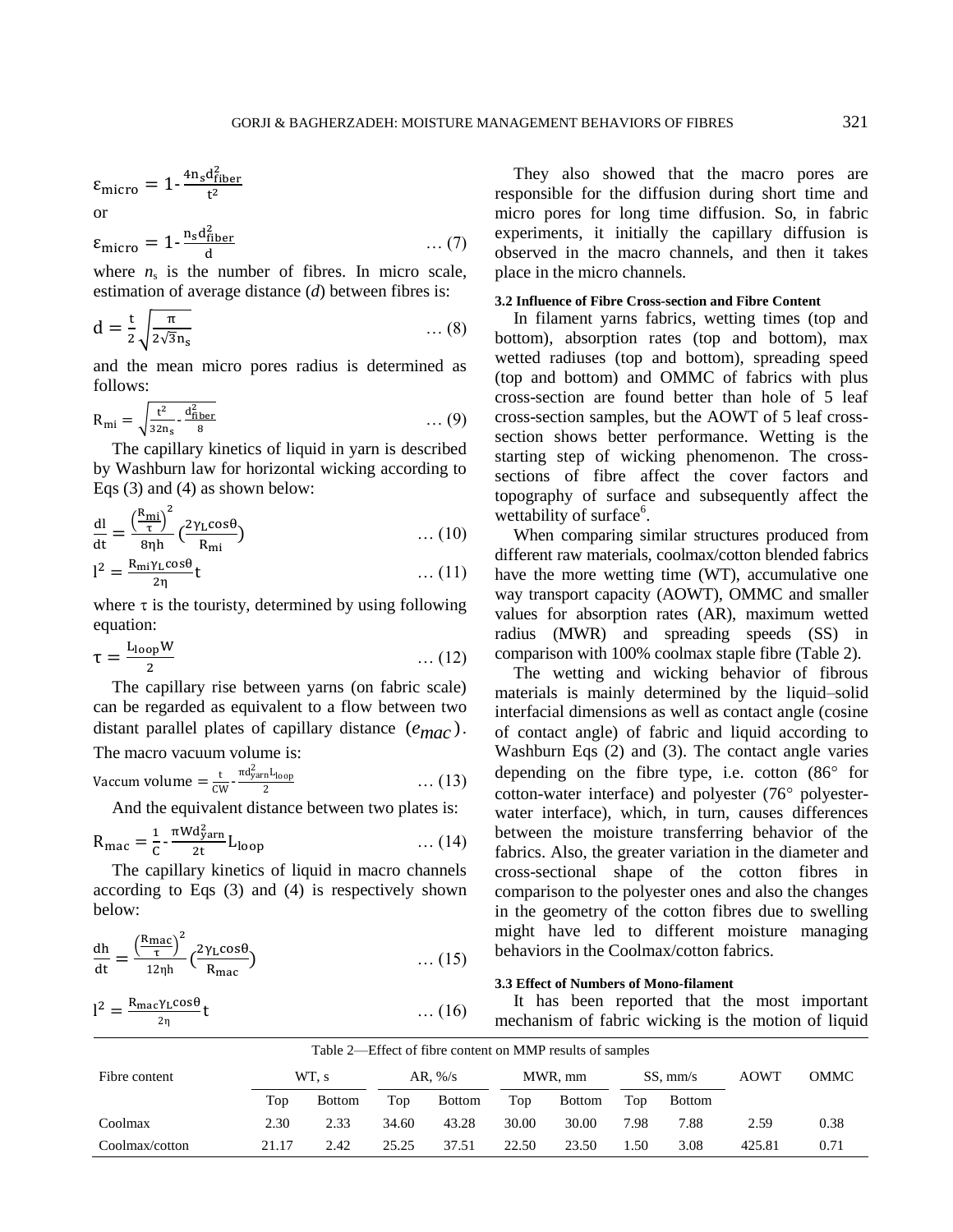

Fig. 2—Effect of loop density and number of monofilaments on (a) top and (b) bottom spreading speed (mm/s) of fabric samples

in the void spaces between the fibres in a yarn (intrayarn)<sup>15</sup>. There is meaningful difference between moisture transferring indexes of samples produced with different number of monofilaments. With increasing the number of multi micro filaments from 48 to 75 and from 75 to 144, all the moisture management indexes except OWTC of samples are improved. However these differences get small with increasing loop density. Figure 2 shows the effect of loop density and number of monofilaments on top and bottom spreading speed of fabric samples.

It is due to the fact that with increasing the number of monofilament, the surface of produced fabric gets smoother and hence, wetting times are ascended and absorption rates are descended. It is clear From Eqs (8) and (9) that with increasing number of monofilament in yarn with constant diameters, distance between fibre (*d*) and mean micro pores radius  $(R_{mi})$  decrease then spreading speed [Eq. (10)] and the maximum wetted radius [Eq. (11)] of samples decrease. On the other hand, synthetic fibre yarns with high number of monofilaments are compact, resulting in a low MMP.

It is also obvious from Eq. (7) that with increasing the number of monofilament and decreasing fibre diameter  $(\varepsilon_{micro})$ , permeability and volumetric flow in fabric increase according to Eq. (5), resulting in better performance of fabric with higher number of monofilaments in OWTC parameter.

#### **3.4 Effect of Yarn Count**

The results reveal that the wetting time, OWTC and OMMC of fabrics made of coarser yarns



Fig. 3—Water content *vs*. time for typical fabrics produced with staple fibre (a) and filament fibre (b)

(150den) are comparatively better than those produced using finer yarns for the same cross-section and raw material [Samples 5-7 and Samples 13-15]. Other moisture management performances of coarser yarns are weaker than those of finer yarns (75 den). With increasing yarn diameter, the topography of fabric surface changes and the roughness of surface increases, leading to enhanced wetting time of fabric with coarser yarn.

As the Eqs (6), (13) and (14) show that the  $\varepsilon_{micro}$ , vacuum volume and equivalent distance  $(R<sub>mac</sub>)$  of samples decrease with increasing the diameter of yarn, this subsequently increases the spreading speed  $[Eq.(15)]$  and maximum wetted radius  $[Eq.(16)]$ .

A greater number of fibres in the cross-section of coarse yarns might lead to higher capillarity and continuity of capillaries formed by the fibres and thus the improved OWTC. Also, the higher value of OWTC of the fabrics from coarser yarns may be partly a result of their higher thickness values. This is because the fabric thickness can provide more space to accommodate water, which can lead to more water transferring, depending on the capillary space available as well as the capillary pressure present.

#### **3.5 Effect of Spinning System**

The trend of water content *vs*. time of samples made of filament yarns is more even with only one peak, whereas in staple ones the curve has more fluctuations (Fig. 3). In filament yarns, the monofilaments are more parallel to each other in comparison with short staple fibres in the spun yarns, and the movement of water in the filament yarns, and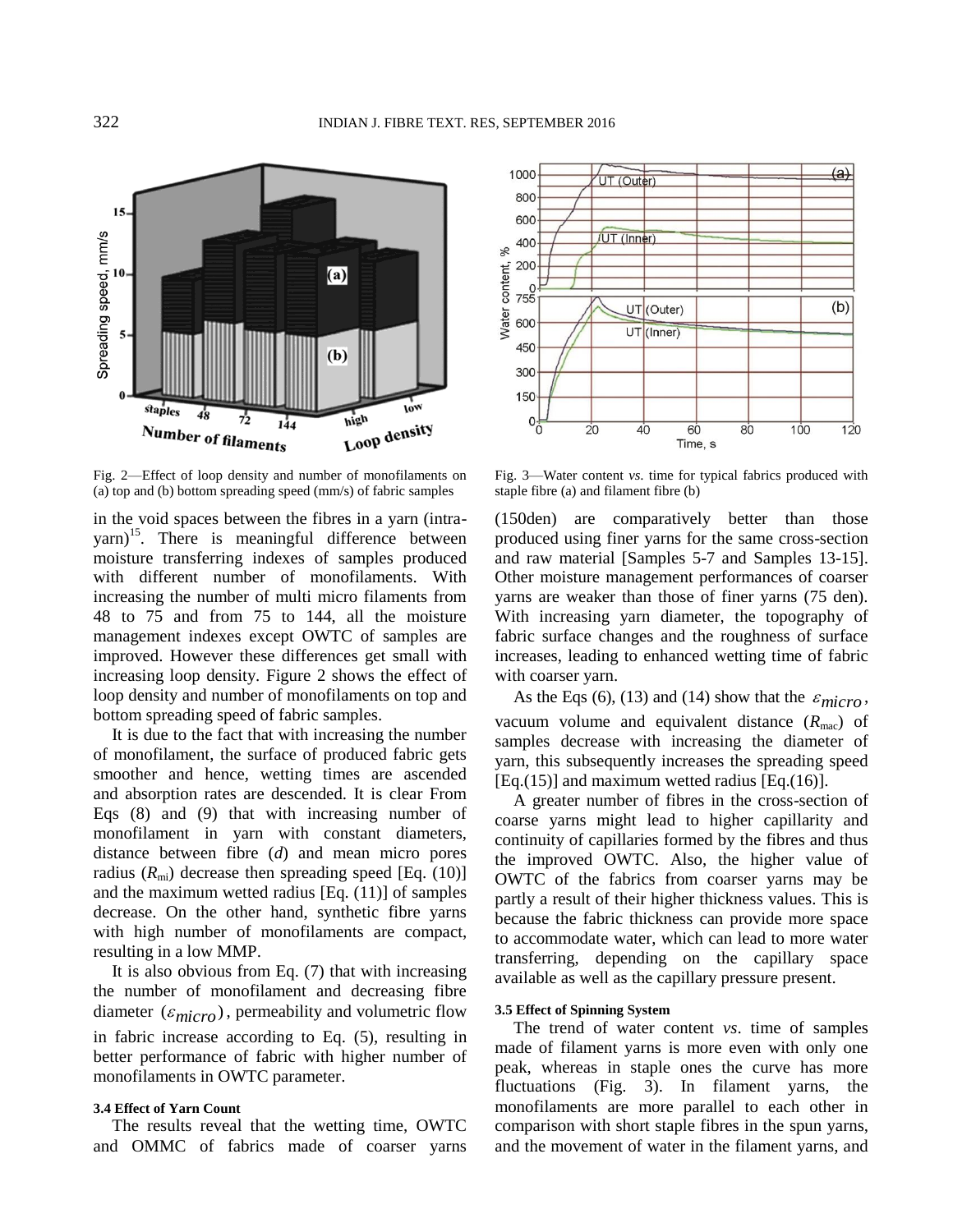| Table 3—Effect of loop density on MMP of samples |      |               |       |                    |       |               |      |                      |       |      |
|--------------------------------------------------|------|---------------|-------|--------------------|-------|---------------|------|----------------------|-------|------|
| Loop density                                     |      | WT, s         |       | AR, $\frac{\%}{s}$ |       | MWR, mm       |      | $SS, \, \text{mm/s}$ |       | OMMC |
|                                                  | Top  | <b>Bottom</b> | Top   | <b>Bottom</b>      | Top   | <b>Bottom</b> | Top  | <b>Bottom</b>        |       |      |
| Low                                              | 5.09 | 2.46          | 32.33 | 37.92              | 25.61 | 25.76         | 6.02 | 6.03                 | 78.82 | 0.45 |
| High                                             | 5.29 | 2.39          | 31.09 | 35.11              | 24.56 | 24.71         | 5.81 | 6.01                 | 79.73 | 0.43 |

the movement of water in the filament yarns is more even than staple yarns.

The samples made of spun yarns have some capillary pathway normal to plan w of fabrics due to the random orientation of staple fibre, which helps moisture transferring from top side to bottom side of fabric, leading the better performance in accumulative one way transport index and OMMC of staple samples. However, the top and bottom maximum wetted radius in staple fibre fabric have better performance due to the unique cross-section of coolmax fibres; statistical significant differences are not observed.

#### **3.6 Effect of Fabric Structures**

#### *3.6.1 Loop Density*

Table 3 shows that with increasing loop density all indexes except accumulation one way transport capacity (AOWT) is improved. The AOWT is related to the thickness of fabric; with increasing the loop density the thickness and capacity of water transport increase.

With increasing loop density touristy of stitch increases  $[Eq. (12)]$  and vacuum volume  $[Eq. (13)]$ and equivalent distance [Eq. (14)] decrease, thus yielding to decreasing spreading speeds [Eq. (15)] and max wetted radius [Eq. (16)] of samples with higher loop densities. These results are in accordance with other researchers findings<sup>15, 16</sup>.

### *3.6.2 Effect of Knitting Pattern*

The fabric with single jersey structures shows the highest wetting time, wetted radius and spreading speed but lowest absorption rate, accumulative oneway transport and subsequently lower OMMC than the double jersey structure.

As it has been explained in previous sections, with increasing the thickness of fabric (in double jersey) the AOWT and OMMC increase. It is obvious from Eqs (6) and (7) that with increasing thickness of fabric  $\varepsilon_{macro}$  and  $\varepsilon_{micro}$  of double jersey samples increase, and with regards to increasing k (porosity) in Eq.(5), it can be expected that volumetric flow (AOWT) of fabric increases. These results are in agreement with the work of Onofrei *et al.*<sup>9</sup>. They reported that the fabric with high bulk density and high thickness have worse in-plane wicking ability.

The visible detection of wicking for different samples shows that the movement of moisture in wale directions is significantly more than in course directions. This may have resulted by the fact that the free channels in the wale direction parallel to the loops make the capillary paths, and these paths improve the moisture transfer through samples.

With regards to the indexes, moisture management tester categorizes fabrics on the basis of their management properties<sup>2</sup>. The produced samples are categorized in three different types, namely moisture management fabric (Samples 2, 10,17,18), fast absorbing and quick drying fabric (Samples 1,3, 9,4,5,7,11,12,13,15) and slow absorbing and slow drying fabric (Samples 6,8, 14,16).

#### **4 Conclusion**

It is found that under the same condition, the moisture management properties of the fabric made by plus cross-section yarns is obviously better than those made by the 5-leaf cross-section yarns. This work has shown that accumulative one way transport capacity of fabrics is mainly dependent on yarn (staples or filament) and fabric (loop density, knitting pattern and fabric thickness) structures. Furthermore, the results show that the fabric composed of 100% polyester fibre has better MMP than those made of polyester/cotton fibres. With decreasing loop density all moisture management indexes except accumulation one way transport capacity get improved. The samples fabricated from yarn with less number of monofilaments have better moisture management performance than those with more numbers of monofilaments. Also it can be concluded that in a same cross-section, sample made of coarser yarn has lower MMP. Double jersey fabric showed the lowest indexes of moisture transmission rate and the highest indexes of AOWT and OMMC.

As it has been investigated in this research, the moisture management behavior of textile materials is so complicated and depends on lots of structural